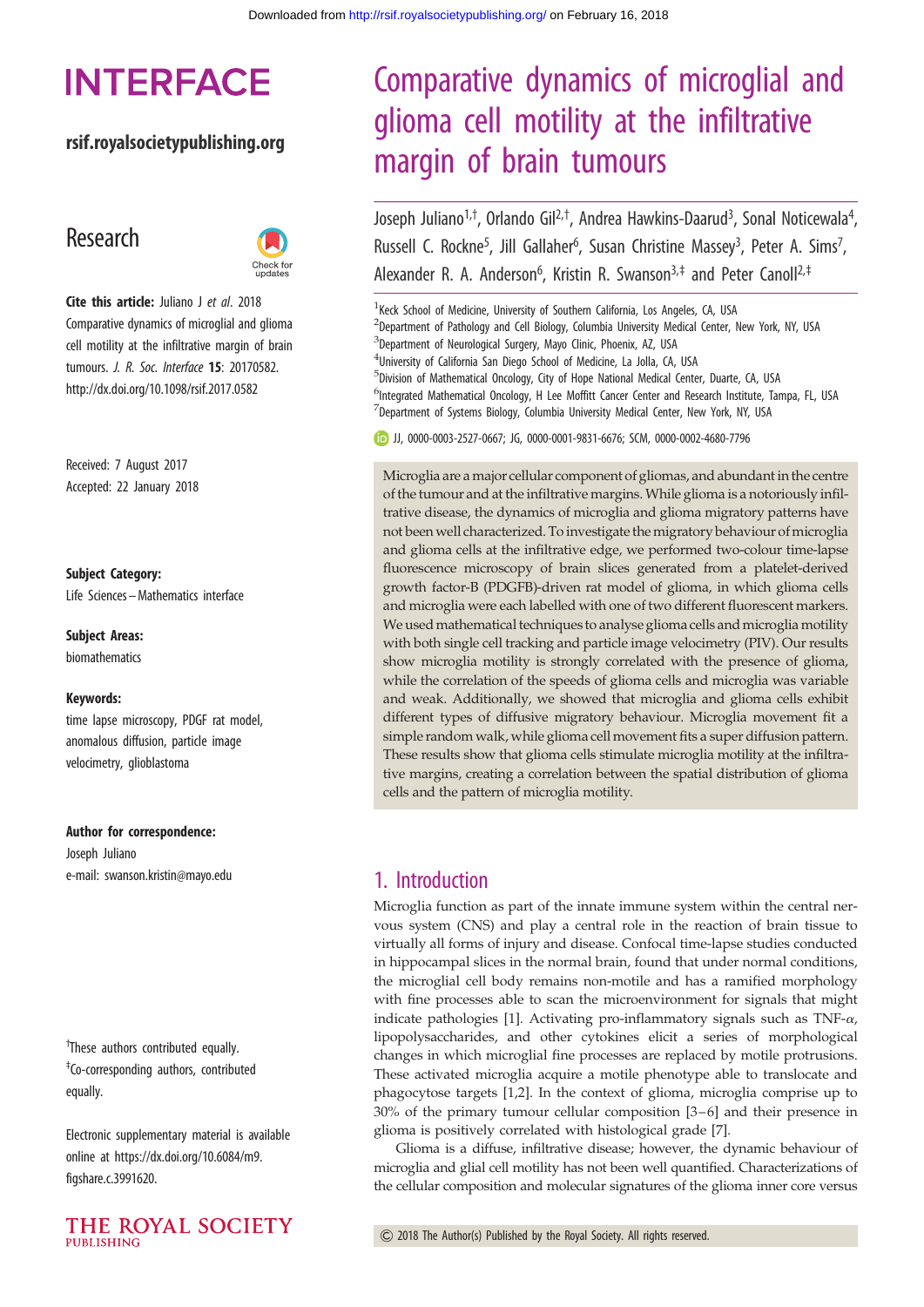the infiltrative margins reveal that the tumour edge is enriched in microglia [\[8\]](#page-6-0). Microglia abundance has been associated with increased tumour migration [\[3,8](#page-6-0)–[13\]](#page-6-0). Previous dynamic studies of microglia in other pathologies have led to defining microglia activation states by examining morphology and migratory behaviour during brain trauma and pathologies [\[1,14,15](#page-6-0)]. These dynamic studies examine microglia activation when clearing away dead cells [\[16](#page-6-0)], their response to brain injury as a function of extracellular ATP concentration [\[17\]](#page-6-0), and their surveillance behaviour in the brain under 'resting' conditions [[18\]](#page-6-0). Describing the motility of cellular populations can therefore provide insight into activation states, and their interactions with other cellular populations. To date, the mathematical descriptions of microglial and glioma cell motility have not been well characterized. Here we use mathematical descriptions of anomalous diffusion and individual motility characteristics to examine the spatial and temporal patterns of migratory behaviour between glioma and microglia cells at the infiltrative edge. As a mathematical description, this work can serve to inform mathematical models of glioma dispersion, particularly models examining dispersion among two different populations. From a biological perspective, this work provides insight into how these cellular populations navigate within the same physical space, and how they may influence one another.

To study the dynamic behaviour of microglia and glioma cells within living brain tissue, we used a previously described rat glioma model, in which PDGFB-IRES-GFP expressing retrovirus is injected into the subcortical white matter, where it infects  $PDGFR\alpha$  glial progenitors, and induces the formation of tumours that recapitulate histological features of human glioblastoma [\[19,20](#page-6-0)]. We generated acute slice cultures from this glioma model and performed two-colour time-lapse microscopy to visualize the motile behaviour of glioma cells and microglia at the infiltrative margins of glioma. We applied quantitative techniques on single cell tracking data and used particle image velocimetry to describe their migratory behavioural properties such as speed, directionality and movement type. Using the novel combination of these techniques, we were able to demonstrate that (i) the spatial patterns of microglial motility correlate with higher densities of tumour cells, and (ii) microglia and glioma cells exhibit different migratory behaviours, even when localized to the same region of brain tissue. These results show that glioma cells stimulate microglia to acquire a migratory phenotype at the infiltrative margins of glioma and provide new insight into the motile behaviour exhibited by glioma and microglia.

## 2. Materials and methods

#### 2.1. Retroviral injections

The retrovirus pQ-PDGFB-IRES-GFP was generated as previously described [[19,20\]](#page-6-0) and concentrated to titres of  $10^5$  CFU ml<sup>-1</sup>. We anaesthetized neonatal Sprague Dawley rats (P2-P3) by submerging them in ice water for approximately 8 min. The heads were then placed in a stereotactic apparatus (Stoelting, Avondale, IL, USA) and virus was injected into the rostral subcortical white matter at stereotactic coordinates 2 mm lateral and 1 mm rostral to the bregma. A 33 gauge Hamilton microsyringe (Reno, NV, USA) was inserted to a depth of 1.5 mm, and  $1-2 \mu$ l of virus was injected at a rate of  $0.4 \mu l \text{ min}^{-1}$ . All animal experiments were performed according to the guidelines of the Institutional Animal Care and Use Committee at Columbia University.

## 2.2. Two-colour time-lapse microscopy of microglia and

#### glioma cell migration in brain slice

Rat pups injected with PDGFB-IRES-GFP were killed by decapitation at  $10-12$  days post injection (dpi) as described previously [[20,21\]](#page-6-0). Brains were isolated, and 300  $\mu$ m coronal sections of the injected hemispheres were made using a McIlwain Tissue Chopper (Campden Instruments, Loughborough, UK). Sections that had a significant number of GFP+ cells around the level of the injection site indicating tumour formation were transferred onto a  $0.4 \mu m$  culture plate insert (Millipore) and placed on top of a well with  $1200 \mu l$  of serum-free medium of a 6-well glass bottom plate (MatTek, Ashland, MA, USA). The plate with the slices placed on top of the insert filter were transferred to 95%  $O<sub>2</sub>$ , 5%  $CO<sub>2</sub>$  incubator for an hour of recovery. All slices were stained with the same concentrations of Isolectin-B4 (Cy5-IB4, Life Technology) as described previously [\[1\]](#page-6-0). Briefly, the slices were incubated in IB4  $(5 \mu g \text{ ml}^{-1})$  dissolved in serum free media for 30 min and rinsed three times also with serum-free media. Thus, all microglia were subjected to the same concentrations of lectin prior to imaging. The time-lapse experiments were performed in a stage-mounted incubator with  $CO<sub>2</sub>$  and temperature control, using a Nikon TE2000 inverted fluorescence microscope (Melville, NY, USA) with the controls from Metamorph software, as previously described [[21](#page-6-0)]. Images were acquired at  $40\times$  magnification at 3 min intervals for up to 24 h. The imaging analysis was performed in regions where the glioma cells were intermingled with the surrounding brain tissue, and thus represents the infiltrative margins of the tumour.

To verify that the Rhodamine-IB4 $+$  slices labelled microglial cells, we subjected the Rhodamine-IB4 slices that were labelled and used for time-lapse microscopy experiments to double immunofluorescence staining with an antibody against Iba1, a well characterized marker of microglia [[22](#page-6-0)]. The double immunofluorescent labelling of the slices that we tested with Rhodamine-IB4 and anti-Iba1 antibody conjugated to Cy5 convincingly revealed that the large majority of Iba1 cells are also IB4+ cells (electronic supplementary material, figure S1) as predicted from previous published studies [\[22,](#page-6-0)[23](#page-7-0)].

#### 2.3. Immunofluorescent staining of slices

After time-lapse microscopy was performed, some tumour slices labelled with Rhodamine-IB4 were fixed with 4% paraformaldehyde for a 15 min rinse with PBS and blocked with 5% horse serum with 1% triton X-100 for 1 h. Slices were rinsed three times with 0.1% Triton X-100 in PBS and incubated with anti-Iba1 antibody overnight at  $4^{\circ}$ C in blocking solution. Slices were then washed four times with 0.1% Triton X-100 in PBS for 15 min and incubated with anti-rabbit conjugated to Cy-5 for 2 h, washed four times for 15 min and mounted on slides. Confocal images of anti-Iba1 and IB4 were taken with a Zeiss and were colour combined in photoshop.

#### 2.4. Single cell tracking

Using Metamorph software (Molecular Devices, CA), cells were manually tracked frame by frame over the course of  $8-18$  h, 15 min per frame and, in some cases, at 3 min per frame, in order to be able to track the fastest cells. Cells from each population were randomly chosen for tracking across three separate experiments, yielding 100 tumour cells, and 248 microglia in experiment 1, 190 tumour cells and 100 microglia in experiment 2, and 50 tumour cells and 55 microglia in experiment 3.

#### 2.5. Assessment of general movement type

The single cell tracking data was used to generate mean squared displacement (MSD) versus time plots. For both the tumour and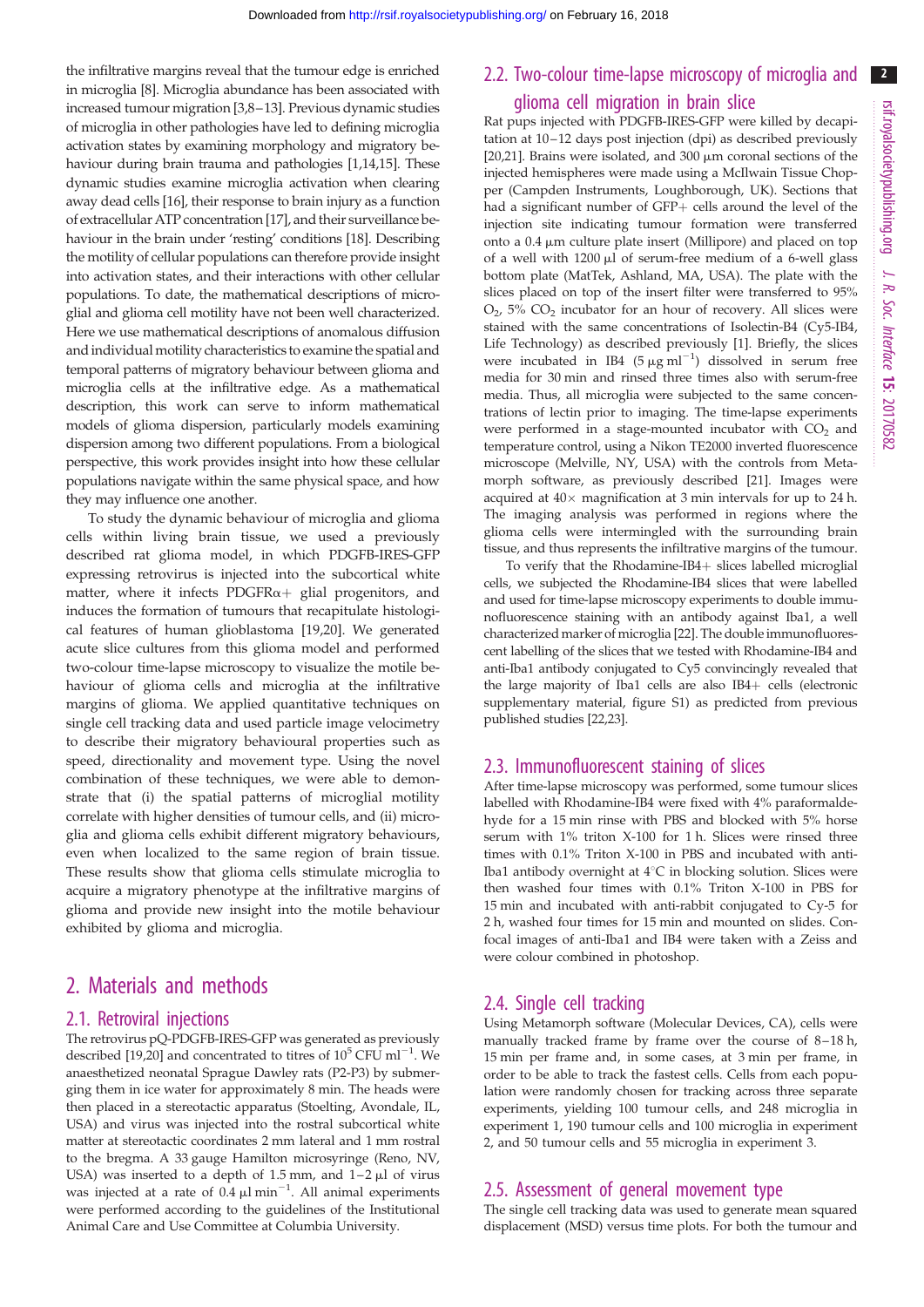microglial cell populations, the MSD of cells were computed for overlapping time intervals equal to multiples of 15 min (e.g. 15, 30, 45 etc.) up until 18 h of observation. For example, overlapping time intervals of 15 min multiples indicates: MSD is calculated for 0-15 min, 15-30...1065-1080. Then MSD is calculated for 0-30 min, 30 – 60... 1050 – 1080 up until 18 h of observation, and so on. The plot of average MSD versus time interval was then log transformed and a line fit to the data using the Matlab linear regression algorithm within the statistics toolbox. The fitted slope  $(\lambda)$  of the linear fit was then used for each cell type to determine the type of movement behaviour. A slope of l represents simple diffusion, and a slope not equal to 1 is considered anomalous with  $\lambda > 1$  representative of super-diffusive and  $\lambda < 1$ sub-diffusive behaviour. Super-diffusive behaviour is associated with persistence in directional movement, and sub-diffusive behaviour is associated with movement in restricted spaces [\[24\]](#page-7-0).

#### 2.6. Localized movement analysis

To assess averaged regional behavioural properties of the cells we analysed the time-lapse microscopy images using the method of particle image velocimetry (PIV). PIV is a technique that determines velocity of particles over time, and has previously been used to determine motility and flow of fluorescently labelled cells [[25](#page-7-0)]. In general, PIV analysis is done by dividing the region of interest into many smaller tile segments called interrogation windows. The cross-correlation of the pixel intensities between time frame  $i$  to frame  $i + 1$  in each interrogation window is then calculated via a direct Fourier transform. The average movement of all the cells contained in that interrogation window is associated with the shift between frame\_i to frame  $i + 1$  corresponding to the highest correlation determined from the cross-correlation calculations. This average movement is then translated into a velocity by considering the time interval between frames. While the velocities calculated with PIV analysis are representative of an average velocity in the interrogation window, they are accounting for all of the cells in the field of view. This is of importance as single cell-tracking is limited by sampling since there are thousands of cells with a great deal of behavioural heterogeneity in our system of interest.

The field of view for our time-lapse microscopy images is  $799 \times 1042$  µm for experiment 1 and  $1392 \times 1039$  µm for experiments 2 and 3. To perform PIV analysis, we used PIVlab [\[26\]](#page-7-0), a freely available Matlab package and considered interrogation windows of  $102 \times 102 \ \mu m$  (64  $\times$  64 pixels). We were interested in the spatially resolved speed of the cells within each window, so PIV output velocity vectors were converted to all positive values, and then averaged into 64 by 64 pixel squares.

The background noise of time-lapse images was reduced using the band pass filter and background subtraction tools in ImageJ. After removal of the fluorescence background, the time-lapse images of glioma and microglia were separately converted into binary images so pixel noise was removed leaving only cell movement to be correlated. For correlations involving tumour speed (electronic supplementary material, figure S6) we weighted the linear fit by the density of tumour cells.

## 3. Results

#### 3.1. Glioma cells induce microglial motility

To investigate whether the migratory behaviour of microglia is influenced by the presence of glioma cells, two-colour fluorescence time-lapse microscopy from acute brain slices of a rat PDGFB-driven model was performed where the glioma cells were GFP+ [\[19,20\]](#page-6-0) and microglia were labelled with isolectin IB4 conjugated to either Rhodamine or Cy5 [\[1\]](#page-6-0). At the glioma

infiltrative edge, we observed that microglia exhibited heterogeneous migration speeds depending on their spatial proximity to the tumour. For example, in experiment 1, 44% of the tracked microglia moved between 0 and  $5 \mu m h^{-1}$ ([figure 1](#page-3-0)a), while 56% moved greater than 5  $\mu$ m h<sup>-1</sup>. Interestingly, the majority of microglia that travelled between 0 and  $5 \mu m$  h<sup>-1</sup> were located in the peritumour area, beyond the margins of identifiable glioma cell infiltration, while microglia that moved greater than 5  $\mu$ m h<sup>-1</sup> were found in regions of glioma cell infiltration ([figure 1](#page-3-0)b). Of particular note, 2% of microglia that were tracked travelled with speeds greater than 30  $\mu$ m h<sup>-1</sup> indicating large differences in migration speeds within the tumour infiltrative edge. Similar results were seen in experiments 2 and 3 (electronic supplementary material, table S1). The observation that microglia migrate significantly faster within regions of glioma infiltration provide dynamic evidence that glioma cells are inducing microglial activation. This analysis also showed that tracked glioma cells within the infiltrative margin of the tumour migrated significantly faster than the microglia. It was observed that 9% of tracked glioma cells travelled with speeds under  $5 \mu m h^{-1}$ , while 91% of glioma cells travelled greater than 5  $\mu$ m h<sup>-1</sup> ([figure 1](#page-3-0)*c*).

## 3.2. Microglia demonstrate a unique migration pattern as compared to glioma cells at the infiltrative edge of glioma

In addition to individual cell speeds, we were interested in a more detailed characterization of the two cell types' movement patterns. We began by considering the question at the population level by assessing whether population movement patterns of all tracked cells resembled a simple, sub- or superdiffusive process. A simple diffusive process would imply the cells were moving in a fairly non-restricted environment in a pattern consistent with a random walk. A sub-diffusive process is associated with movement in a restricted environment, and a super-diffusive process is associated with persistent directionality in movement patterns [\[24](#page-7-0)].

When all microglia were analysed as a population, microglia exhibited a movement pattern characteristic of a simple diffusive process across three separate experiments ( $\lambda = 0.98-$ 1.0), whereas glioma cells exhibited super-diffusion ( $\lambda$  = 1.41–1.48) [\(figure 2](#page-4-0)b; electronic supplementary material, table S1). [Figure 2](#page-4-0)a,b also highlights that the glioma cells, on average, travelled much farther distances than the microglia as the MSD of glioma cells is much greater over the same time span. These different migration patterns were particularly evident when examining a wind rose plot which show the individual trajectories of glioma and microglia cells initialized to the same starting point in space (figure  $2c,d$ ). The glioma cells exhibit much greater directionality (electronic supplementary material, figure S2), and cover more area than microglia.

We then examined whether the microglia movement pattern was modified due to an apparent activation state defined by speed. By aggregating microglia tracks based on average speeds as defined in [figure 1](#page-3-0), we found that microglia moving at speeds greater than  $5 \mu m h^{-1}$  (located primarily in higher tumour densities) travelled larger net distances in terms of their MSD, compared to those travelling less than  $5 \mu m h^{-1}$  (located primarily in lower tumour densities). However, microglia often followed a behaviour that was characterized at most by a simple diffusive process 3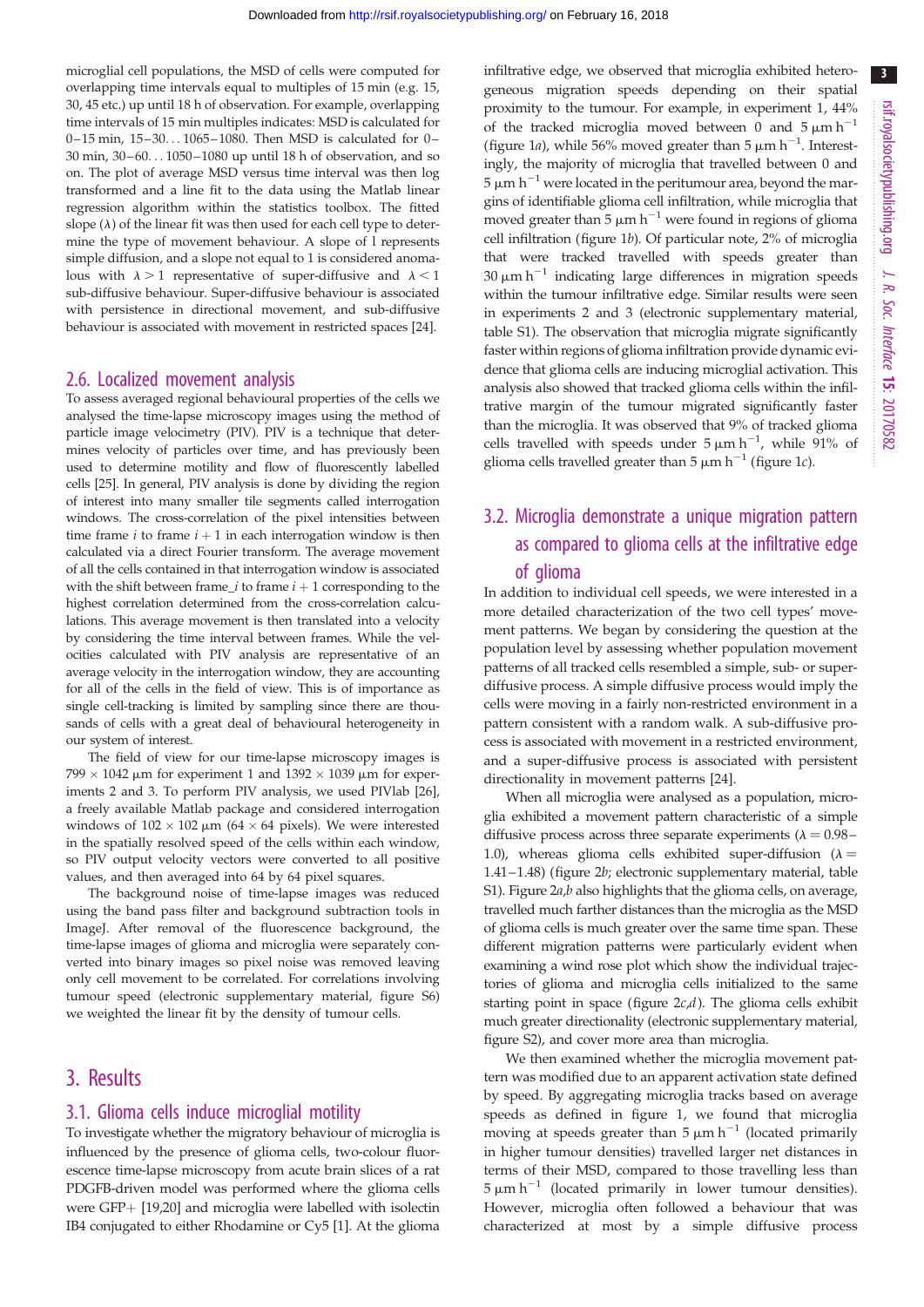<span id="page-3-0"></span>

Figure 1. Microglia and tumour cell tracks coloured by speed and plotted on top of tumour microscopy background. Data from 248 microglia tracks and 100 tumour cell tracks from 18 h of recording from one slice of tumour. (a) Per cent of microglia categorized by average speed of 0 to 5, 5 to 10 and greater than 10  $\mu$ m h<sup>-1</sup>. . (b) Microglia tracks plotted in their native position on top of tumour background, coloured by colour scheme of a based on average speed. (c) Per cent of tumour cells categorized by average speed as done in  $a. (d)$  Tumour cell tracks plotted in their native position on top of the tumour background as done in  $b.$ 

throughout all three speed subdivisions (electronic supplementary material, table S1). Together, [figures 2](#page-4-0) and electronic supplementary material, table S1 show that as a population, microglia move according to a simple diffusive process, and that this tends to holds true for microglia located in regions of glioma infiltration, and for microglia that are located beyond the margins of glioma infiltration.

To look at the individual migratory properties of microglia and tumour cells, we used the single cell trajectories to assess the efficiency of direction of each cell by computing a metric of directionality called confinement ratio [\[24](#page-7-0)]. Linear movement is considered more efficient (i.e. confinement ratio closer to 1). The confinement ratio is defined as the displacement (net distance from start to finish) divided by the total cumulative distance travelled by a cell. Interestingly, when grouping microglia by three average speed categories (0-5, 5-10, 10+  $\mu$ m h<sup>-1</sup>) and assessing average microglia directionality per category, we found that microglia directionality was increased among lower speed categories compared to microglia grouped in higher speed categories. Glioma cell movement exhibited the opposite behaviour. Glioma cell directionality was increased among higher speed categories compared to glioma cells grouped in lower speed categories (electronic supplementary material, figure S3). Not surprisingly, on average glioma cells were more

directional than microglia across all three speed categories, highlighting the stark differences in movement behaviour between microglia and glioma. We found that the relationships between speed and directionality were evident among microglia cells, which tended to display lower confinement ratios among areas of high glioma cell density. However, we did not see any relationship between the directionality of glioma cell migration and microglia cell density (electronic supplementary material, figure S4).

## 3.3. Glioma cell motility is weakly correlated with microglia motility

To explore the possibility that microglia and glioma motility were spatially correlated, we used PIV to generate a spatial map of average speeds for each population, as described in Materials and methods. This provided the opportunity to assess cell movement without being confined to using only a sample of cells that were tracked. The output of this method is a coarsened grid, with a PIV-generated average velocity of cell movement assigned to each grid square. After converting the velocities to speeds, the correlation of the co-localized speed of the glioma and microglia populations can be assessed by associating the average speed for each grid square of the glioma cells to the average speed of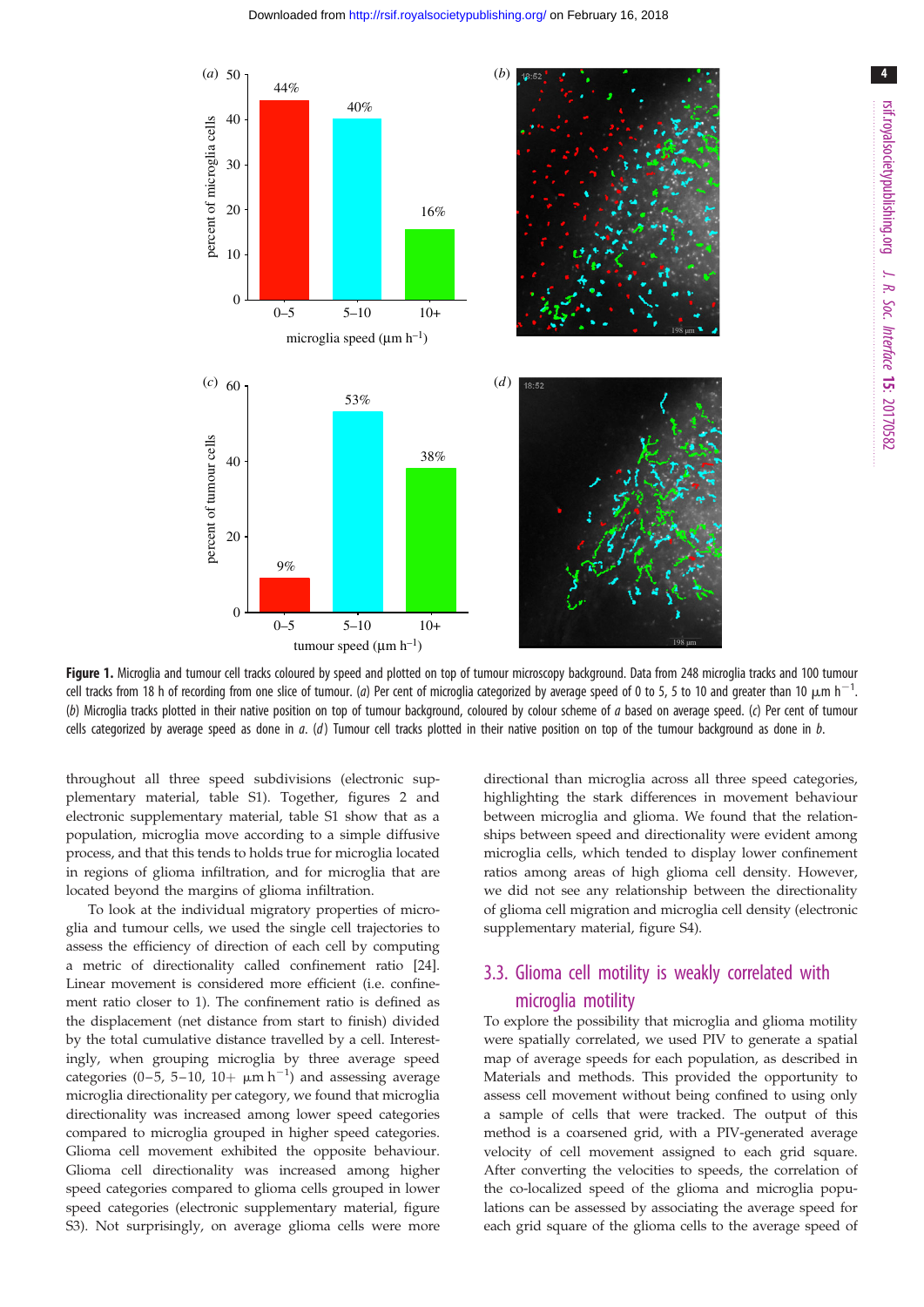<span id="page-4-0"></span>

Figure 2. Movement behaviour of tumour cell and microglia populations. Data from experiment 1 includes 18 h of recording from one slice of tumour. (a) Mean square displacement over time plot show tumour cell populations move farther (black squares) over all time intervals compared with microglia (grey circles). (b) Log transformed plot of mean square displacement over time demonstrates that tumour cells exhibit super diffusion ( $\lambda = 1.43$ ) in contrast to microglia (grey circle), which exhibit simple random walk ( $\lambda = 99$ ). (c) One hundred tumour cell tracks starting from origin. (d) Two hundred and forty-eight microglia tracks starting from the origin. Tumour cell tracks cover much greater distance, and exhibit greater directionality compared to microglia tracks within the same region. These metrics are representative of the average or cumulative movement behaviour of the cell types, whereas the heterogeneity in individual cell movement patterns are notable in [figure 1.](#page-3-0)



Figure 3. Relationship between microglia and tumour density from experiment 1. Analysis conducted over 18 h of movie from one tumour. (a) Correlation between microglia speed and tumour density ( $R^2 = 0.75$ ,  $p < 001$ ). (b) Heat maps of tumour density and microglia speed. Red regions are of high tumour densities, or high microglia speed. Correlation was performed by correlating each square of the heat-maps of tumour density and microglia speed to one another.

its corresponding grid square from the microglia cells. On the same coarsened grid, we also created an average density map of glioma cells by calculating the average intensity within each grid square and considered the correlation between microglia speed and glioma density.

Using this approach, we found that microglia speed was strongly correlated with the local density of glioma cells, which is consistent with our results using single cell tracking data (figure 3) and was found across three separate experiments (electronic supplementary material, figure S5a–c). We then assessed the correlation of the speeds of the microglia and glioma cell populations. We observed that in regions further away from the tumour infiltrative edge that both glioma cells and microglia exhibited little motility. However, when the speed of microglia and glioma cells was compared across the entire microscopic field of three separate experiments, the correlation was found to be weak and variable (electronic supplementary material, figure S5d–f). Together, these results show that glioma cells stimulate microglial motility at the infiltrative margins of the tumour, creating a strong correlation between the spatial distribution of glioma cells and the pattern of microglial motility. However, glioma cells and microglia showed very different migratory behaviour, even when crawling through the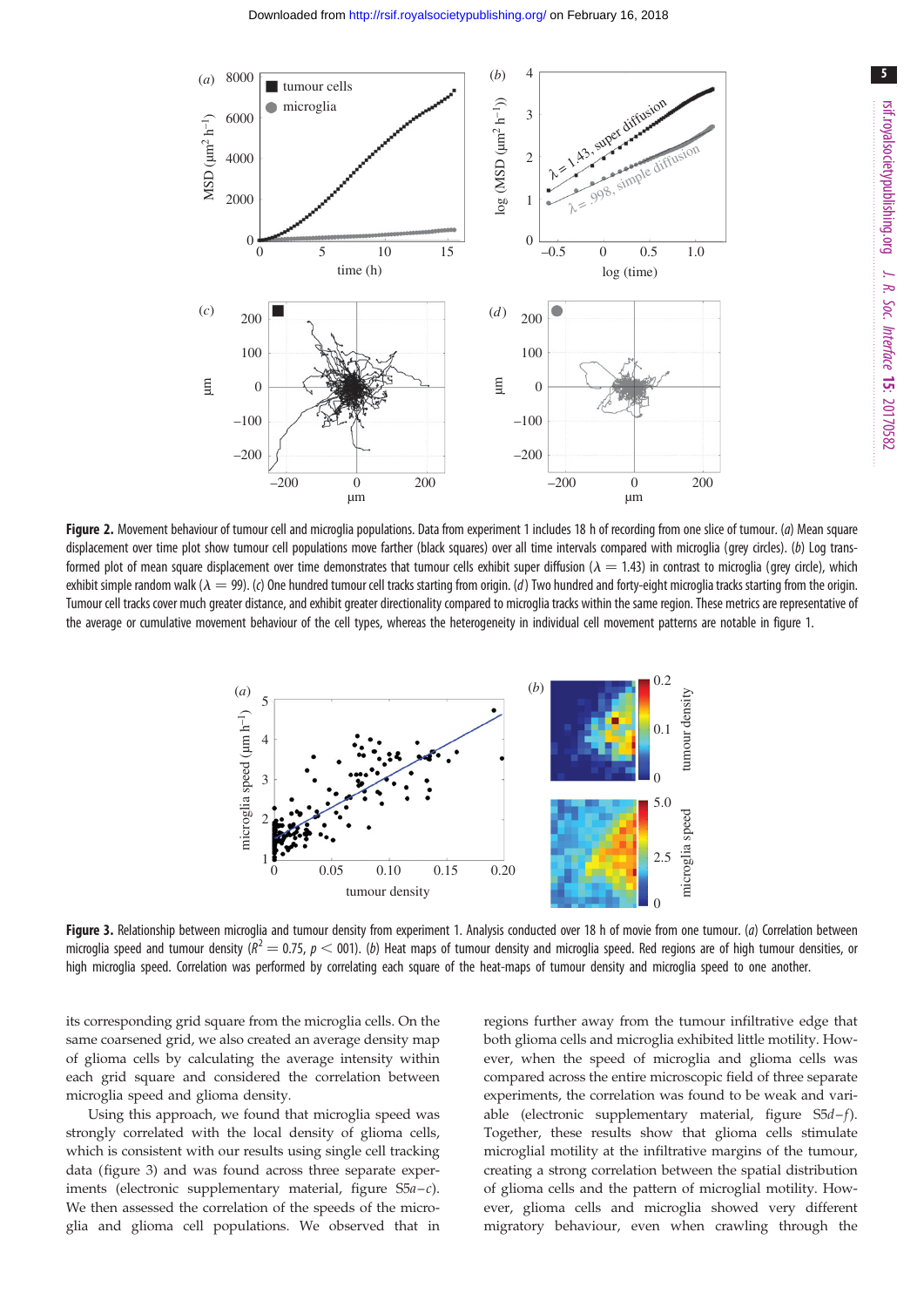6

same microenvironment. This suggests that glioma cells and microglia are either responding to different migratory cues, or are responding to same cues, but in different ways.

### 4. Discussion

We have applied a unique quantitative analysis that brings together individual cell tracking data and particle image velocimetry to infer both individual and population movement behaviour for glioma cells and microglia. To our knowledge, this is the first study to provide evidence of the dynamic activation of microglia due to infiltrating glioma and to investigate motility behaviour of glioma and microglia within the brain through slice culture. We have shown that microglia exhibit increased motility at the infiltrative margins of glioma and that microglia and glioma movement behaviour are categorically different. Microglia exhibited a diffuse process, moving as a simple random walk, whereas glioma cells exhibited a super-diffusive migratory behaviour with significantly increased directionality compared to microglia. These differences in migratory behaviour were seen even when microglia and glioma cells were migrating through the same regions of brain tissue. These findings highlight the nature by which microglia are activated due to glioma, and the movement behaviour they exhibit in response to glioma.

The migratory behaviour of microglia could be indicative of the variety of functions that microglia may be performing. Previous dynamic studies of microglia motility have been in the context of the normal brain in hippocampal slices and suggest that the low directionality exhibited by the majority of microglia may enable more contact with cells in a short period of time, resembling a surveillance function [\[1\]](#page-6-0). It has also been observed by others that surveying microglia are territorial, meaning they mutually repel one another upon contact [[18\]](#page-6-0). Previous work characterizing microglia movement during spreading depression showed that microglia move in a Lévy flight type pattern, a movement process where microglia were observed to translocate large distances depending on the state of synaptic activity [[27\]](#page-7-0).

We found individual microglia motility was widely heterogeneous in terms of speed and directionality. At a population level this was characterized by examining the slope of the logtransformed MSD over time. Our analysis revealed that microglia move according to a simple diffusive process (slope of 1), throughout different regions of the field. While we have quantified population movement behaviour of microglia as a simple random walk, we noted a large degree of intercellular heterogeneity in their movement behaviour. While the majority of microglia moved between 0 and 10  $\mu$ m h $^{-1}$ , 2% of the tracked microglia cells moved between 30 and 70  $\mu$ m h $^{-1}$ , which was much faster than the average speed of the tracked tumour cells. These ultra-fast microglia were actually moving characteristically faster than the tumour cells, but they exhibited much less directionality in their movement. It is possible that these ultra-fast microglia may have been in an increased activation state, or had been stimulated by some other means as their migration path moved around and through many other microglia. This was in contrast to the majority of microglia behaviour, which we observed to not overlap migration paths with other microglia (see supplementary video).

The mechanisms by which microglia may be affecting glioma invasion are not well understood. We found that glial cell migratory behaviour was super-diffusive, and characterized by an overall average increased speed and directionality compared to microglia. One possibility for the differences between glial cells and microglia is that activated microglia may condition the local microenvironment in ways that facilitate motility, for example, by modifying extracellular space to reduce the impedance to migration. If this were case, then one may expect microglial and glioma cell motility to be spatially correlated. Yet, there only existed a weak and variable correlation between tumour and microglia motility implying that microglia and glioma cells did not exhibit similar motility patterns (electronic supplementary material, figure S6). However, it is possible that the conditioning of the microenvironment by microglia may happen on a different time scale, e.g. earlier than the tumour cell invasion.

Previous work in PDGF-driven tumours have shown that PDGF stimulates both the migration and proliferation of glioma cells [\[20](#page-6-0)]. Migrating tumour cells were seen to proliferate along their route, stopping to undergo mitosis for a short time (minimum 1 h) before daughter cells resumed migration. Moreover, PDGFRa+ progenitor cells were seen to co-opt surrounding vasculature early in tumour development, and time-lapse microscopy confirmed that a subset of  $GFP+$  cells migrate along the abluminal surface of blood vessels [\[20](#page-6-0)]. This perivascular migration likely contributed to the highly directional behaviour seen among the glioma cell population compared to microglia. Similarly, in a more recent study, oligodendrocyte progenitor cells (OPCs) were found to migrate along the vasculature in the developing nervous system and required physical interactions with the vascular endothelium [[28](#page-7-0)]. Furthermore, the authors showed that Wnt signalling regulates interactions between OPCs and blood vessels via a Cxcr4 dependent mechanism. In light of these findings, future studies should examine a possible role of Wnt and Cxcr4 in the perivascular migration of glioma cells.

While previous work has found evidence of an association between microglia and tumour dispersion, our dynamic study at the tumour infiltrative edge demonstrated that higher tumour densities was associated with microglia dispersion, however the relationship between microglia motility and tumour motility was weakly correlated. One explanation for this is that other intrinsic cellular mechanisms might be responsible for their differing migratory behaviours that are not explained by the differences in physical properties of the extracellular space alone. Another possibility is that other elements of microglia activation could influence glioma dispersion that would not be revealed in a motility analysis alone.

Our experimental system allowed us to recapitulate elements of human glioblastoma using a PDGF-driven rat model of GBM. Tumours were induced by stereotactic injections of PDGFB-expressing retrovirus into the subcortical white matter. It is possible that tissue damage at the injection site would cause a transient stimulation of microglial motility; however, the slices were generated at a time when tumours had grown extensively, and the margins of the tumour were many hundreds of microns from the injection site. Furthermore, our analysis shows that the speed of microglial migration was spatially correlated with tumour cell density ([figure 3](#page-4-0)). Therefore, our results show that glioma cells are stimulating microglial motility.

This slice culture system may provide limitations to a motility analysis. Cell disperse in a 3D plane but our cell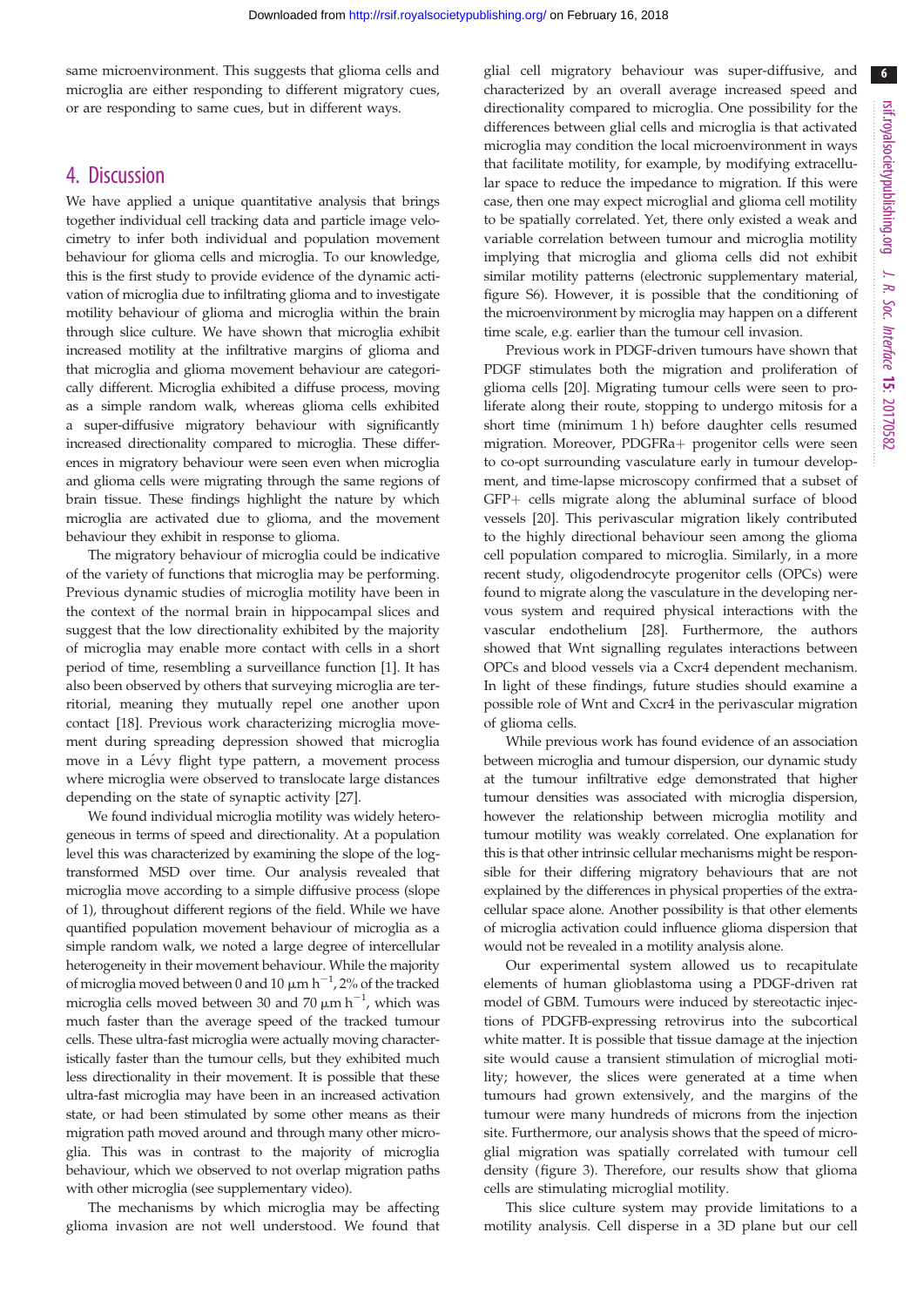7

<span id="page-6-0"></span>tracking measurements were measured in 2D. In some cases, cells might have exhibited high motility along the z-axis, but appear to have a slower motility when tracked on the  $x-y$ plane. Another limitation might be that there exists a temporal relationship between these two cell populations that was separate from a spatial relationship; and was unable to be unravelled by correlating their spatial-temporal relationship in the time interval under study. However, these particular possible limitations did not prevent us from detecting a relationship between microglia speed and tumour density. Further work is therefore warranted to further understand the complicated relationship between microglia and glioma cells, and particularly how these two cellular populations may influence tumour growth and dispersion.

## 5. Conclusion

The spatio-temporal behaviour of microglia and glioma cells in the intact brain tissue was examined here by using techniques to characterize movement behaviours. We found that the increased densities of glioma cells is correlated with increased activation of microglia, microglia exhibited a diffusive phenotype consistent with a simple random walk, and glioma cells moved with super-diffusive phenotype even within the same space. This study has implications for the functional interpretation of the differences of their movement strategy performed by glioma cells and microglia as these two cell types are responding to different migratory cytokines, or responding to the same ones in different ways. Further work remains to characterize the cellular mechanism by which glioma stimulates microglial motility, and the potential effects that microglia may have on glioma cell migration.

Data accessibility. All data, code, and tracking movies used to generate the results of this manuscript can be found in the data suppository Dryad, located here [doi:10.5061/dryad.s4d28](http://dx.doi.org/doi:10.5061/dryad.s4d28).

Authors' contributions. J.J. performed the data analysis, and drafted the manuscript; O.G. carried out the PDGF experiments, participated in data analysis and drafting of manuscript; A.H.-D. participated in coordination of the study, drafting of manuscript, conception of analysis techniques; S.N. carried out cellular tracking; R.C.R. participated in coordination of study and drafting of manuscript; J.G. participated in conception of analysis and drafting of manuscript; S.C.M. participated in drafting of manuscript and data analysis; P.A.S. participated in PIV analysis technique; A.R.A.A. participated in coordination of study, conception of analysis techniques, and drafting of manuscript; K.R.S. participated in coordination of study, drafting of manuscript, conception of analysis techniques, design of study; P.C. conceived of experiments, design and coordination of study, and drafting of manuscript. All authors gave final approval for publication.

Competing interests. We declare we have no competing interests.

Funding. We gratefully acknowledge the support of the James S. McDonnell Foundation, the Ivy Foundation, the Mayo Clinic and the NIH (R01 NS060752, R01 CA164371, U54 CA210180, U54 CA143970, U54 CA193489)

## **References**

- 1. Stence N, Waite M, Dailey ME. 2001 Dynamics of microglial activation: a confocal time-lapse analysis in hippocampal slices. Glia  $33$ ,  $256 - 266$ . ([doi:10.](http://dx.doi.org/10.1002/1098-1136(200103)33:3%3C256::AID-GLIA1024%3E3.0.CO;2-J) [1002/1098-1136\(200103\)33:3](http://dx.doi.org/10.1002/1098-1136(200103)33:3%3C256::AID-GLIA1024%3E3.0.CO;2-J)<256::AID- $GLIA1024 > 3.0.C0;2-J)$  $GLIA1024 > 3.0.C0;2-J)$
- 2. Kettenmann H, Hanisch U, Noda M, Verkhratsky A. 2011 Physiology of microglia. Physiol. Rev. 91, 461– 553. ([doi:10.1152/physrev.00011.2010.](http://dx.doi.org/10.1152/physrev.00011.2010.))
- 3. Markovic DS et al. 2009 Gliomas induce and exploit microglial MT1-MMP expression for tumor expansion. Proc. Natl Acad. Sci. USA 106, 12 530-12 535. ([doi:10.1073/pnas.0804273106\)](http://dx.doi.org/10.1073/pnas.0804273106)
- 4. Kennedy BC, Showers CR, Anderson DE, Anderson L, Canoll P, Bruce JN, Anderson RCE. 2013 Tumorassociated macrophages in glioma: friend or foe? J. Oncol. 2013, 486912. [\(doi:10.1155/2013/486912\)](http://dx.doi.org/10.1155/2013/486912)
- 5. Graeber MB, Scheithauer BW, Kreutzberg GW. 2002 Microglia in brain tumors. Glia 40, 252-259. [\(doi:10.1002/glia.10147](http://dx.doi.org/10.1002/glia.10147))
- 6. Badie B, Schartner J. 2001 Role of microglia in glioma biology. Microsc. Res. Tech. 54, 106-113. [\(doi:10.1002/jemt.1125\)](http://dx.doi.org/10.1002/jemt.1125)
- 7. Komohara Y, Ohnishi K, Kuratsu J, Takeya M. 2008 Possible involvement of the M2 anti-inflammatory macrophage phenotype in growth of human gliomas. J. Pathol. 216, 15–24. ([doi:10.1002/path.2370\)](http://dx.doi.org/10.1002/path.2370)
- 8. Bettinger I, Thanos S, Paulus W. 2002 Microglia promote glioma migration. Acta Neuropathol. 103, 351– 355. ([doi:10.1007/s00401-001-0472-x](http://dx.doi.org/10.1007/s00401-001-0472-x))
- 9. Coniglio SJ, Eugenin E, Dobrenis K, Stanley ER, West BL, Symons MH, Segall JE. 2012 Microglial

stimulation of glioblastoma invasion involves epidermal growth factor receptor (EGFR) and colony stimulating factor 1 receptor (CSF-1R) signaling. Mol. Med. 18, 519– 527. ([doi:10.2119/molmed.](http://dx.doi.org/10.2119/molmed.2011.00217) [2011.00217\)](http://dx.doi.org/10.2119/molmed.2011.00217)

- 10. Põlajeva J et al. 2014 Glioma-derived macrophage migration inhibitory factor (MIF) promotes mast cell recruitment in a STAT5-dependent manner. Mol. Oncol. 8, 50 – 58. ([doi:10.1016/j.molonc.2013.09.](http://dx.doi.org/10.1016/j.molonc.2013.09.002) [002](http://dx.doi.org/10.1016/j.molonc.2013.09.002))
- 11. Zhai H, Heppner FL, Tsirka SE. 2011 Microglia/ macrophages promote glioma progression. Glia 59, 472 – 485. [\(doi:10.1002/glia.21117](http://dx.doi.org/10.1002/glia.21117))
- 12. Hu F et al. 2014 Glioma-derived versican promotes tumor expansion via glioma-associated microglial/ macrophages Toll-like receptor 2 signaling. Neuro. Oncol. 17, 200– 210. [\(doi:10.1093/neuonc/nou324](http://dx.doi.org/10.1093/neuonc/nou324))
- 13. Coniglio SJ, Seagall JE. 2013 Review: molecular mechanism of microglia stimulated glioblastoma invasion. Matrix. Biol. 32, 372– 380. [\(doi:10.1016/j.](http://dx.doi.org/10.1016/j.matbio.2013.07.008) [matbio.2013.07.008\)](http://dx.doi.org/10.1016/j.matbio.2013.07.008)
- 14. Boche D, Perry VH, Nicoll JAR. 2013 Review: activation patterns of microglia and their identification in the human brain. Neuropathol. Appl. Neurobiol. 39, 3– 18. [\(doi:10.1111/nan.12011\)](http://dx.doi.org/10.1111/nan.12011)
- 15. Hanisch U-K, Kettenmann H. 2007 Microglia: active sensor and versatile effector cells in the normal and pathologic brain. Nat. Neurosci. 10, 1387-1394. [\(doi:10.1038/nn1997](http://dx.doi.org/10.1038/nn1997))
- 16. Petersen MA, Dailey ME. 2004 Diverse microglial motility behaviors during clearance of dead cells in

hippocampal slices. Glia  $206$ ,  $195 - 206$ . ([doi:10.](http://dx.doi.org/10.1002/glia.10362) [1002/glia.10362](http://dx.doi.org/10.1002/glia.10362))

- 17. Davalos D, Grutzendler J, Yang G, Kim JV, Zuo Y, Jung S, Littman DR, Dustin ML, Gan W. 2005 ATP mediates rapid microglial response to local brain injury in vivo. Nat. Neurosci.  $8, 752-758.$  [\(doi:10.](http://dx.doi.org/10.1038/nn1472) [1038/nn1472](http://dx.doi.org/10.1038/nn1472))
- 18. Nimmerjahn A, Kirchhoff F, Helmchen F. 2005 Resting microglial cells are highly dynamic surveillants of brain parenchyma in vivo. Science 308, 1314– 1318. ([doi:10.1126/science.](http://dx.doi.org/10.1126/science.1110647) [1110647](http://dx.doi.org/10.1126/science.1110647))
- 19. Assanah M, Lochhead R, Ogden A, Bruce J, Goldman J, Canoll P. 2006 Glial progenitors in adult white matter are driven to form malignant gliomas by platelet-derived growth factor-expressing retroviruses. J. Neurosci. 26, 6781– 6790. [\(doi:10.](http://dx.doi.org/10.1523/JNEUROSCI.0514-06.2006) [1523/JNEUROSCI.0514-06.2006](http://dx.doi.org/10.1523/JNEUROSCI.0514-06.2006))
- 20. Assanah MC, Bruce JN, Suzuki SO, Chen A, Goldman JE, Canoll P. 2009 PDGF stimulates the massive expansion of glial progenitors in the neonatal forebrain. Glia 57, 1835–1847. ([doi:10.1002/glia.20895](http://dx.doi.org/10.1002/glia.20895))
- 21. Beadle C, Assanah MC, Monzo P, Vallee R, Rosenfeld SS, Canoll P. 2008 The role of myosin II in glioma invasion of the brain. Mol. Biol. Cell 19, 3357– 3368. ([doi:10.1091/mbc.E08-03-0319\)](http://dx.doi.org/10.1091/mbc.E08-03-0319)
- 22. Ito D, Imai Y, Ohsawa K, Nakajima K, Fukuuchi Y, Kohsaka S. 1998 Microglia-specific localisation of a novel calcium binding protein, Iba1. Mol. Brain Res. 57, 1 – 9. ([doi:10.1016/S0169-](http://dx.doi.org/10.1016/S0169-328X(98)00040-0) [328X\(98\)00040-0](http://dx.doi.org/10.1016/S0169-328X(98)00040-0))